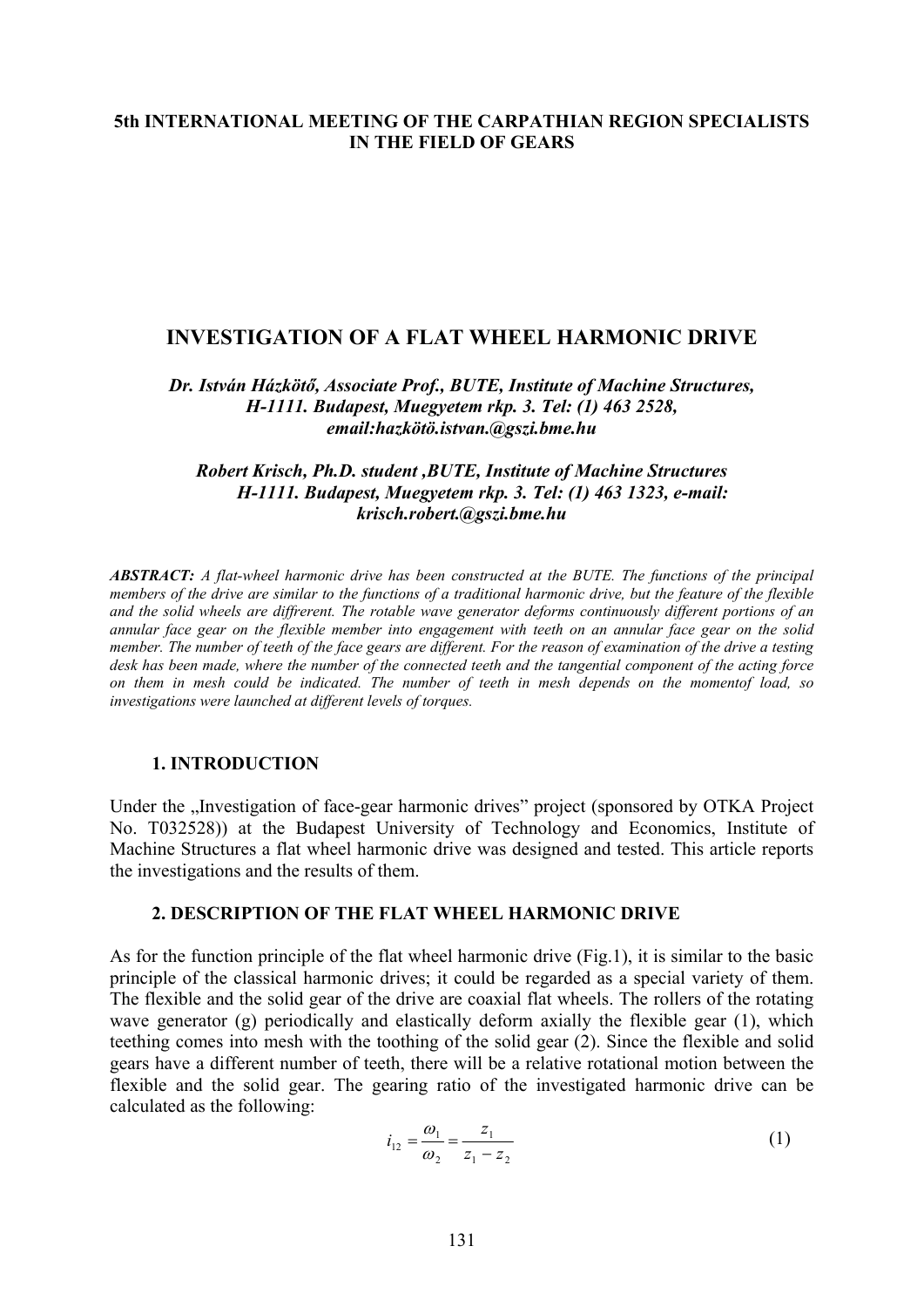

**Fig.1** *The investigated harmonic drive ( 1 – flexible gear, 2 – solid gear, g – wave generator)* 

The main sizes and toothing parameters of the flexible and solid gears of the investigated harmonic drive were determined according to non-fictional recommendations [1]:  $D = 180$  $mm$  – outer diameter,  $d = 45$  mm – inner diameter,  $h = 1.5$  mm – thickness of the flexible gear,  $w = 3.5$  mm – maximal deflection of the flexible gear in axial direction. The number of teeth on the flexible gear:  $z_1 = 180$ , on the solid gear:  $z_2 = 178$ , module of toothing: m = 1 mm. Gearing ratio of the drive according to  $(1)$ :  $i = 90$ .

## **3. METHOD OF INVESTIGATION, DESCRIPTION OF THE TEST BENCH**

The purpose of the investigation of the flat wheel harmonic drive was to analyze the condition of the toothing connection between flexible and solid gears and to determine the number of teeth in mesh. It was supposed that increasing moment of load on the output shaft of the drive causes increasing number of teeth in mesh, so measures have been carried out in different load cases.

For the investigation one tooth of the teething on the solid gear had been modified to measure-tooth. That means booth tooth grooves beside it were milled deeper, so that strain gauges (Fig.2) could be sticked on both sides of the tooth. In case of the measure-tooth is in



**Fig.2** *The strain gauges on the measure-tooth*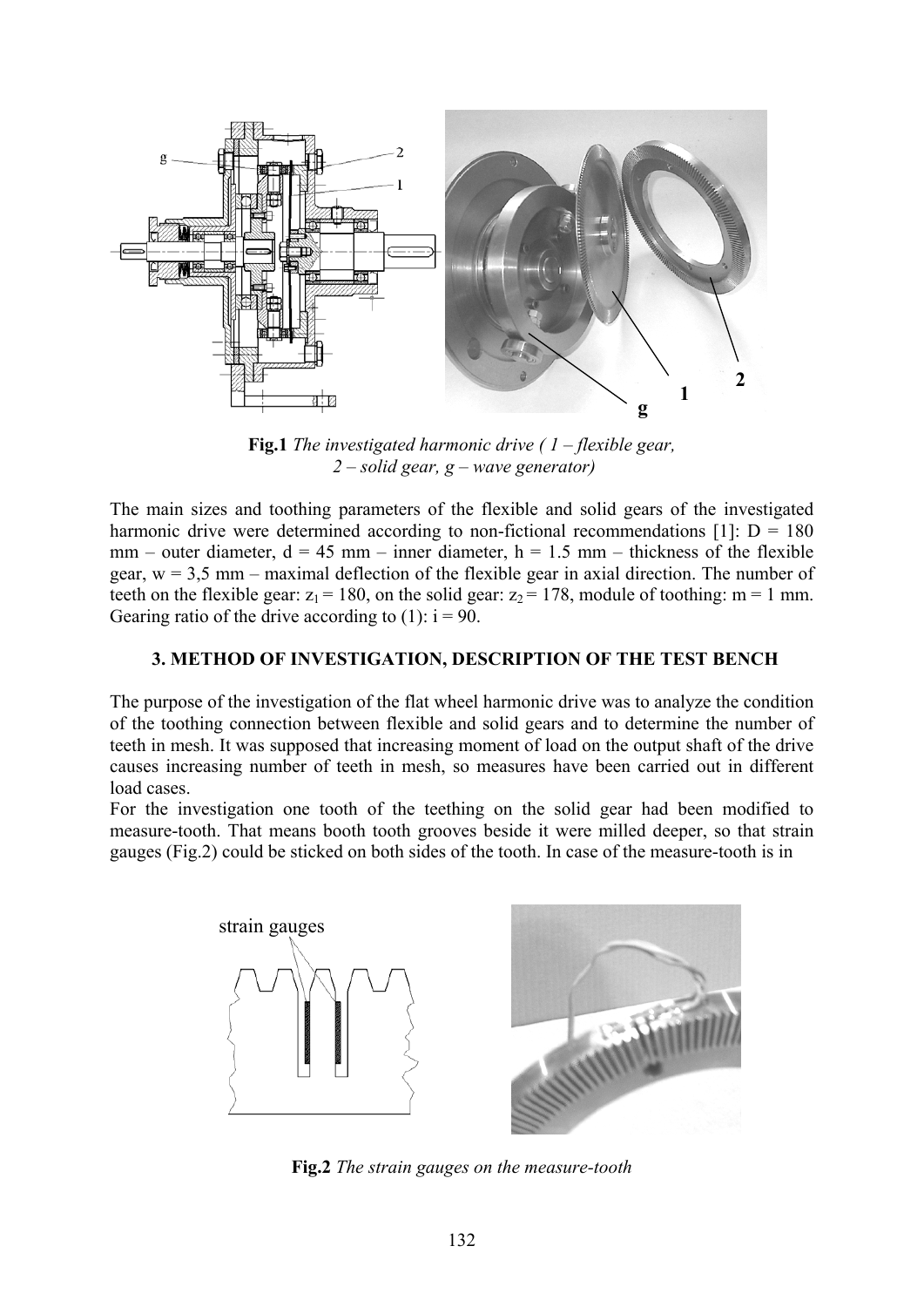

**Fig.3** *The test bench*

mesh, the strain gauges could indicate the force effecting on it. By revolving the wave generator, the relative position of the measure-tooth from the centre of the deflected area could be changed. Indicating the force on the tooth versus angle of position of the wave generator the length of the connecting area and the number of teeth in mesh could be determined.

The test bench [2] can be seen in Fig.3, where the input shaft of the harmonic drive (6) is connected to the shaft of an electromotor (1) by a coupling (3). The electromotor need not have been used during this investigation, but the relative angle-displacement of the shaft of it (which is equal to the relative position of the wave generator) could be measured by an analog angle-meter (2). The signs of the angle-meter and the strain gauges were amplified by an amplifier apparatus (4); the results have been plotted by an  $X-Y$  recorder (5). An arm (7) was fixed onto the output shaft of the harmonic drive, loading (8) were hung on the end of it. By changing weight, different levels of moment of load could be obtained.

### **4. RESULTS OF INVESTIGATION**

The number of teeth in mesh and distribution of forces acting on teeth have been determined by the measurements in case of different levels of loading moment. Scanned curves of a measurement series of the investigated experimental harmonic drive can be seen in Fig.4.

In case of no-load and low level of loading moment were only 1-2 teeth in mesh, but if the moment of load was increased, the number of teeth in mesh increased too. The number of teeth taking part in the load-transmission versus moment of load on the output shaft can be seen in Fig.5.